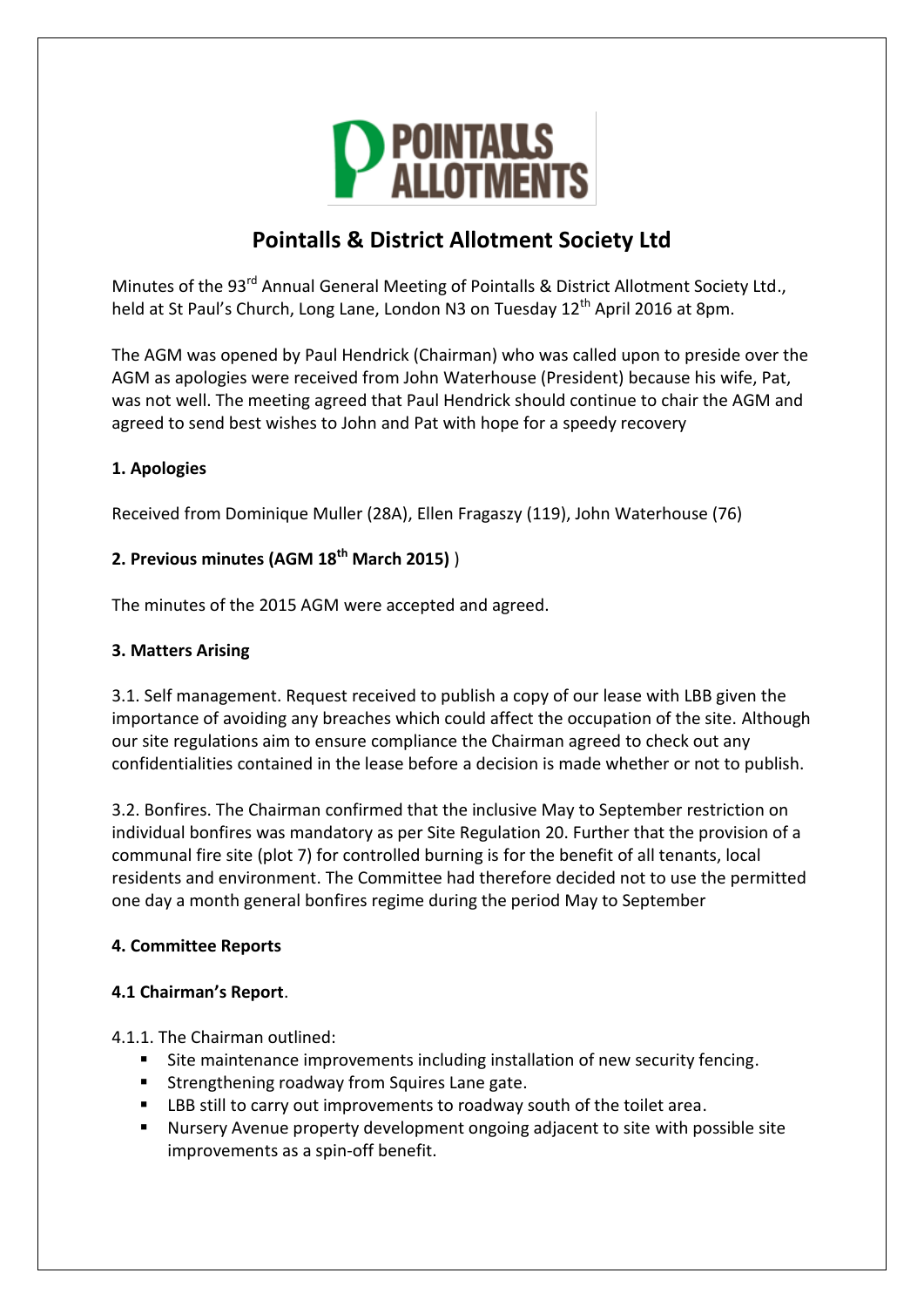- Membership records improved and website activity increasing.
- All available plots let and 16 prospects on waiting list.
- **Trading shed sales buoyant.**
- **Social activities including barbecue and bonfire party.**

## 4.1.2. Questions

- The Chairman confirmed that a legal action involving an evicted tenant is ongoing. It is responsible for such action in order to defend our Society. Further it is inadvisable to discuss in detail at this stage and that the legal advice received is on a 'pro bono' basis.
- Committee minutes would not be made available for a wider audience for reasons of confidentiality.
- **The practicalities of operating a web forum would be considered in the future.**
- **The matter previously raised regarding three plots allocated as the memorial garden** was resolved last year with the majority of respondents in favour of their retention for the time being following a general survey.

## **4.2 Membership**

4.2.1. Membership Secretary reported:

- **IMPORTER 19 IMPORTER INCOCO EXAMPLE 1.1 IMPORTER 1.1 IMPORT** 1.1 IMPORTED 1.1 IMPORTED 1.1 IMPORTED: 1.1 IMPORTED:
- Seventy five per cent of members have provided email addresses.
- In 2015 we welcomed 17 new members.
- We now have 157 plots covering an area of 1,231 poles equivalent to 37k sq yards or 31k sq metres which is 7 acres or 3 hectares.
- Website received 4k visits averaging 2 pages per session and 87% new site visitors (Google analytics).
- **Photographic competition resulted in new images for the home and gallery pages.**
- New website links to related media and activities.

## **5. Treasurer's report and Accounts**

5.1.1. The Treasurer reported:

- **The annual statutory accounts for 2015 (which have been informally inspected by an** independent accountant) were approved at the Committee meeting on 15th March and were now tabled for adoption.
- The accounts show a loss for the year 2015 of £3,043 due to increased site maintenance costs including security fencing expenditure. Current assets were £36.074 including £34,305 in the bank.
- This level of reserves is an essential contingency in order to meet future expenditure resulting from self management obligations.
- The AGM adopted the annual accounts.
- 5.1.2. Questions
	- The Treasurer advised that historical accounts would not be comparable for anticipating future expenditure. Previously LBB were responsible for such maintenance costs as pre self management we paid rental for the site.
	- **Annual charges to tenants for water usage are roughly in line with our costs.**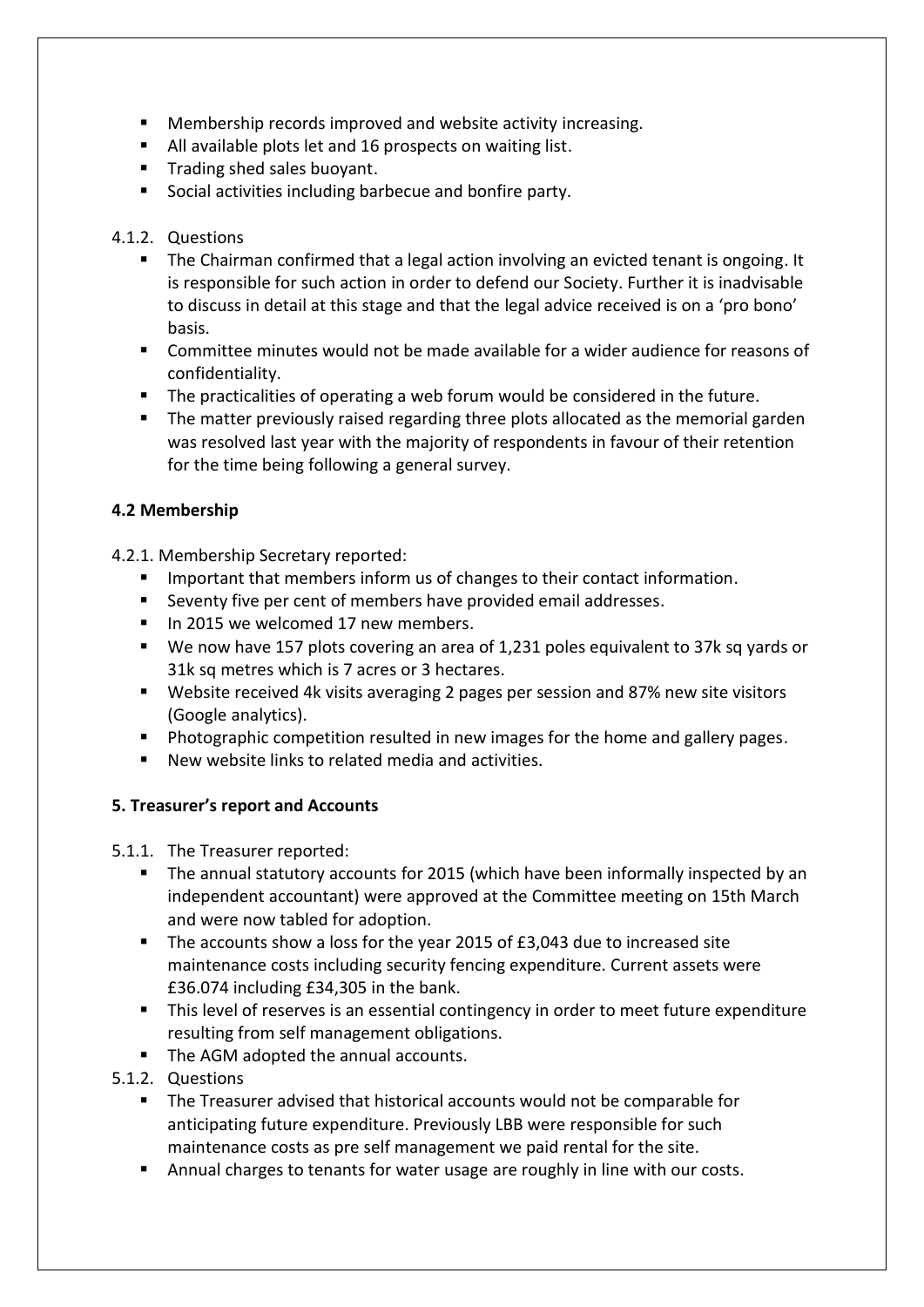### **6. Election of President**

It was agreed to elect John Waterhouse as President.

### **7. Election of other Officers**

- 7.1.1. Committee nominations received for:
	- Paul Hendrick, Ruth Hendrick, Laura De Benedetti, Derek McMaster, Paul Castignetti, Ilana Isserow, Donald Lyven, Marie Edwards, Lucien Pozzi.
	- Thanks were given for the Committee's work during the year.
- 7.1.2. Questions
	- **•** LP does not appear on the annual report and accounts list of Committee members. The Chairman reported that this was because he refused to supply address and date of birth information required for registration with the FCA and that continued failure to do so would mean that he could not formally be a committee member.
	- It was noted that the rules allow co-opted membership to the Committee if suitable candidates wish to make a contribution to the Society's work.

### **8. Proposed changes of the rules to allow proxy voting**

Previously we notified members (by email and notice boards) of the following proposal: *The Committee recommends that the Rules of the Society be amended to allow Members, if they so wish, to vote by proxy at General Meetings and proposes the following resolution for consideration*. A copy of the notice is attached to the minutes.

The Chairman explained to the AGM

- **The Committee wishes to change Pointalls status from an industrial provident** friendly society to that of a company limited by guarantee.
- **The benefits include a more up to date organisation with simplified operational and** reporting requirements and reduced annual registration costs.
- A SGM will be required in the autumn, to begin the registration process, with a quorum of 50% of the membership.
- **Therefore the proposal is submitted to the AGM to agree to proxy voting.**

The AGM agreed to adopt the resolution.

#### **9. Prize for annual potato competition**

Winner's cup for the potato competition awarded to Paul Castignetti.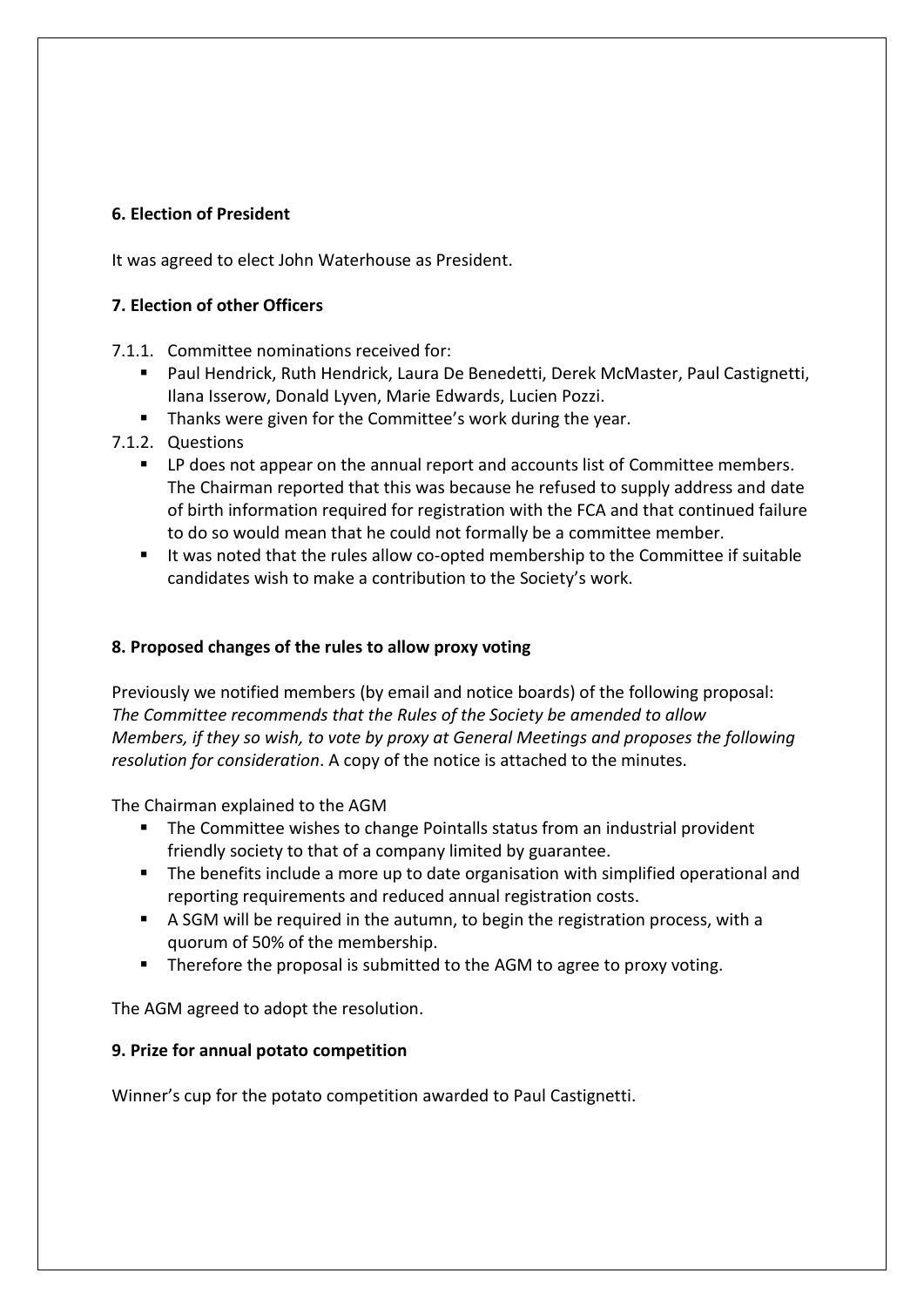### **10. Any Other Business**

10.1. Marion Lamb asked when it is appropriate to raise questions for the AGM agenda. Such as concerns (ML) that current site policy is detrimental to wildlife and of benefit to cars. The Chairman advised that such questions should be raised in advance in writing for inclusion on the agenda for the SGM when the new rules will be launched.

10.2. Harriet Copperman drew attention to the meeting options in addition to an AGM, including OGM (usually referred to as Ordinary or Regular meetings) or SGM (Special or often called Extraordinary meetings). The Chairman asked HC to submit any ideas in writing.

The formal AGM meeting and topics were closed at this point and all thanked for their attendance and participation.

## --------------------------------------------------------------------------------------------------------------------------

### **Presentation – Beekeeping on site**

A number of members have shown interest in the possibilities of beekeeping on site. Harriet Copperman made an informative presentation and answered questions.

HC outlined many aspects of beekeeping, both positive and negative, for all present to consider. Topics included:

- Protocols and current practice
- **Hygiene**
- Training, education and certification
- Dealing with swarms
- Defences and flight
- **Habits**
- **Insurance**
- Risks
- **Safety**

Thanks were given to Harriet for a most informative presentation.

The meeting closed at 21.15